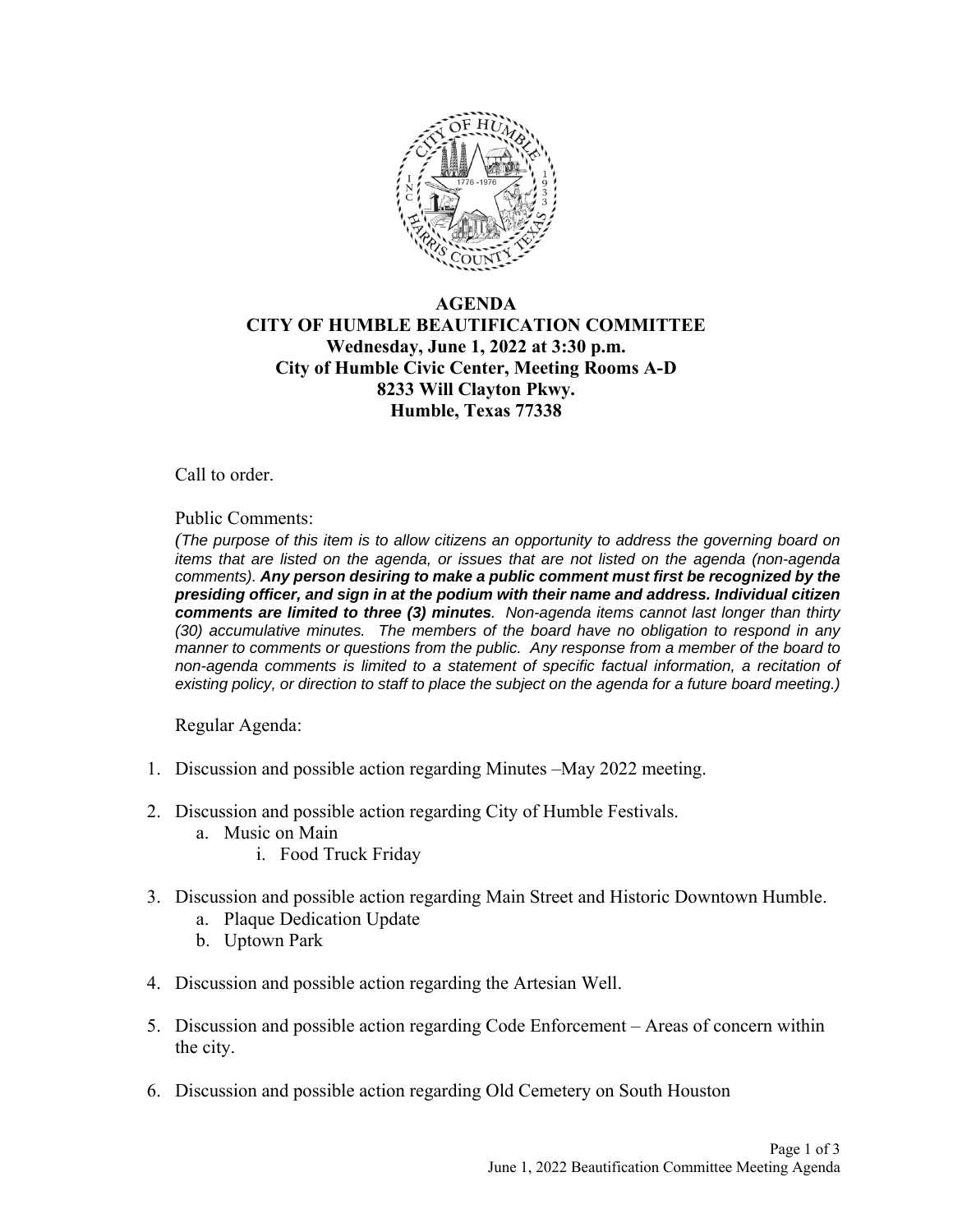- 7. Discussion and possible action regarding Christmas Parade
	- a. Theme-
	- b. Grand Marshalls
		- i. When do we notify- September
	- c. Ornament- Update
	- d. Lighting and sound
	- e. Registration forms and Map
	- f. Route
	- g. Decorations/Advertisement
		- i. Flags for Light poles
		- ii. Signs
		- iii. Billboard
		- iv. Community Calendars
		- v. Social Media
	- h. Judges
	- i. Radios
	- j. Golf Carts
	- k. Council Float
	- l. Dignitary vehicles
	- m. Bands
	- n. Banner Bearers
	- o. Food Trucks
	- p. Parade Reception
		- i. Madrigals
		- ii. Food
	- q. Lighting Contest
- 8. Discussion items for future meetings.
- 9. Announcement of next meeting Wednesday, **July 6 , 2022**
- 10. Adjournment.

## **PUBLIC NOTICE**

NOTICE IS HEREBY GIVEN THAT A MEETING OF THE CITY OF HUMBLE BEAUTIFICATION COMMITTEE WILL BE HELD ON WEDNESDAY, JUNE 1, 2022 AT 3:30 PM IN THE CITY OF HUMBLE CIVIC CENTER, 8233 WILL CLAYTON PARKWAY, FOR THE PURPOSE OF DISCUSSING, CONSIDERING AND ACTING ON THE FOLLOWING SUBJECTS, TO WIT: SEE AGENDA.

Posted by the 27th Day of May, 2022 at 5:00 PM.

CITY OF HUMBLE, TEXAS By:  $M_{\text{data}}$  Jackson City Secretary